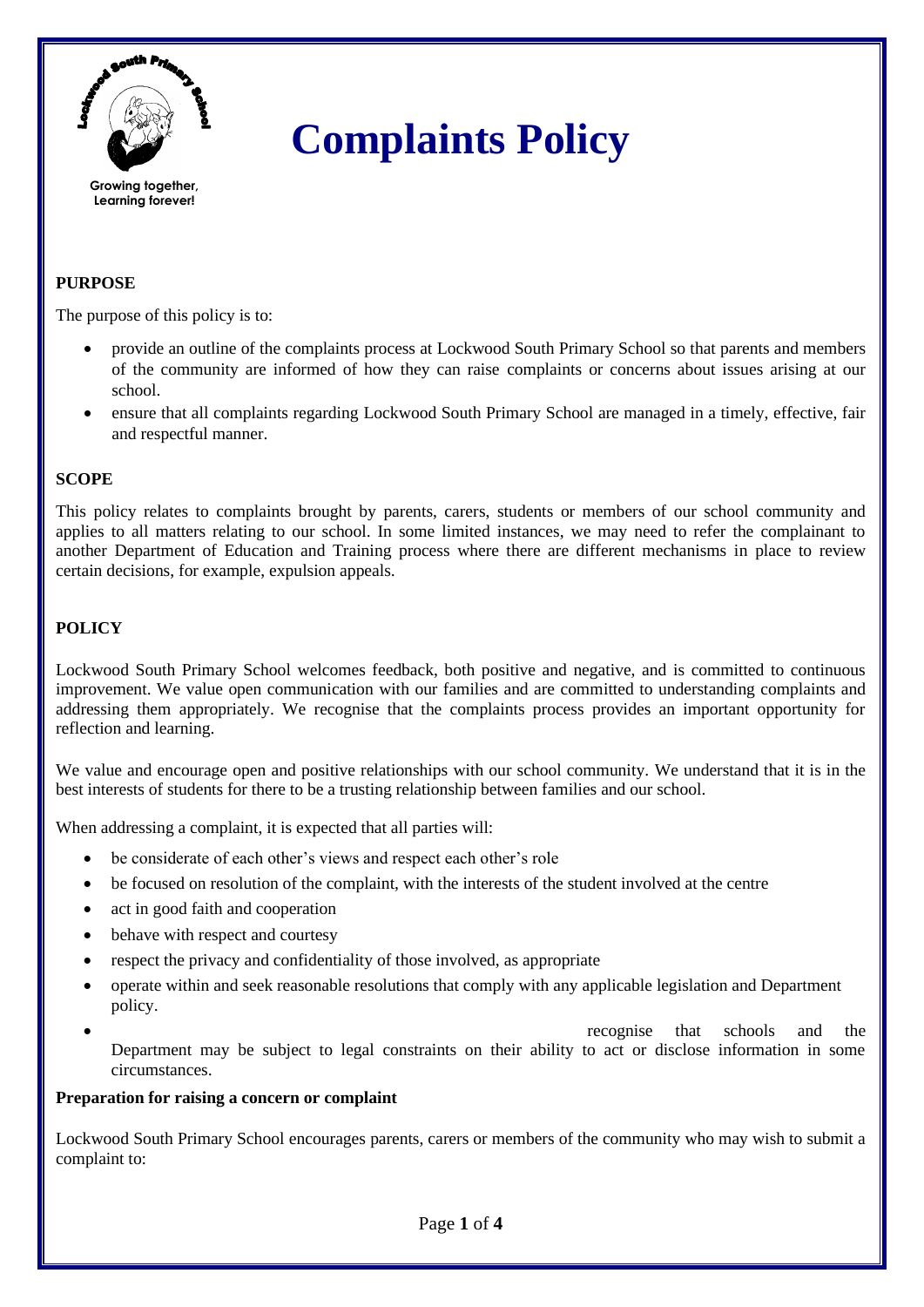- carefully consider the issues you would like to discuss
- remember you may not have all the facts relating to the issues that you want to raise
- think about how the matter could be resolved
- be informed by checking the policies and guidelines set by the Department and on the school website

#### **Support person**

You are welcome to have a support person to assist you in raising a complaint with our school. Please advise us if you wish to have a support person to assist you, and provide their name, contact details, and their relationship to you.

#### **Complaint's process**

Lockwood South Primary School is always happy to discuss with parents/carers and community members any concerns that they may have. In the first instance, as soon as possible after an issue or complaint occurs, contact should be made to the school. The complainant should telephone or write to:

- The principal about issues relating to staff members or complex student issues;
- The student's teacher about learning issues and incidents that happened in the class or group, of a relatively minor nature;
- The principal, if students from more than one class are involved;
- The principal if the issue is emotive and there is a risk of escalated behaviour or conduct that may impact on staff wellbeing;
- The principal about issues relating to school policy or school management.

Where possible, school staff will work with you to ensure that your concerns are appropriately addressed. **If you are not sure who to contact, call the Principal on** [\(03\) 5435 3293](https://www.google.com/search?q=lockwood+south+primary+school&rlz=1C1GCEA_enAU945AU946&oq=lockwood+south+primary+school&aqs=chrome..69i57j46i175i199i512j69i61.7458j0j15&sourceid=chrome&ie=UTF-8)

Lockwood South Primary School will record the following details of all complaints received, even if the complaint appears to be minor:

- Name and contact details of the person with a concern or complaint
- The date the concern was expressed or complaint made
- The form in which the concern or complaint was received
- A brief description of the concern or complaint
- Any recommendations for future improvement in the school's policy or procedures.

However, in the first instance, if the complaint is likely to be easily resolved through a telephone call, an email or a brief discussion, then a note in the Principal's diary to record the issue and the resolution may be all that is required.

The resolution or outcome for the complaint will be communicated to the parent within the agreed time frame.

If a concern or complaint is substantiated in whole or part, Lockwood South Primary School will seek to provide a suitable resolution.

Where concerns cannot be resolved in this way, parents or community members may wish to make a formal complaint to the Principal.

If you would like to make a formal complaint, in most cases, depending on the nature of the complaint raised, our school will first seek to understand the issues and will then convene a resolution meeting with the aim of resolving the complaint together. The following process will apply: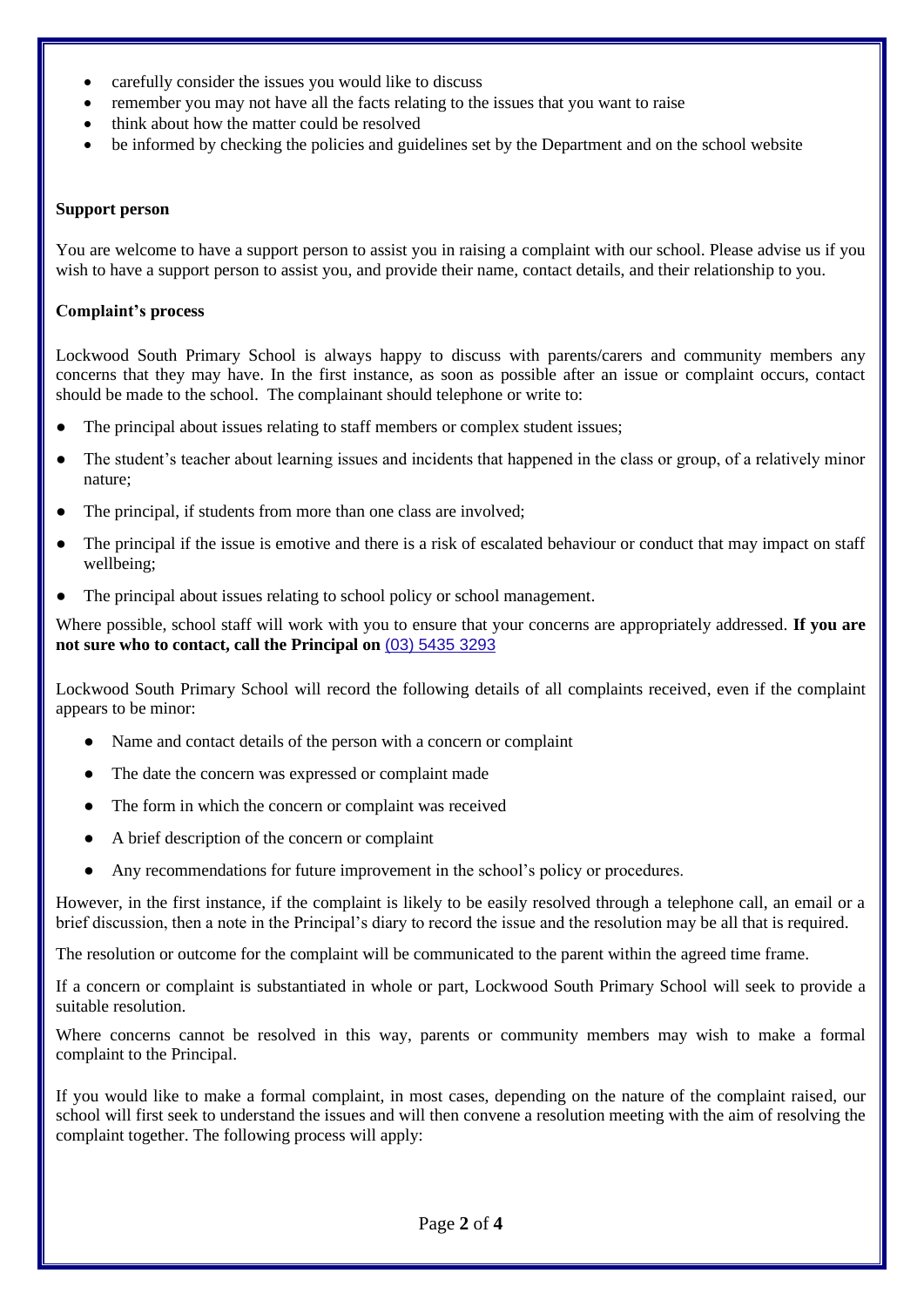- **1. Complaint received:** Please either email, telephone or arrange a meeting through the front office with the Principal, to outline your complaint so that we can fully understand what the issues are. We can discuss your complaint in a way that is convenient for you, whether in writing, in person or over the phone.
- **2. Information gathering:** Depending on the issues raised in the complaint, the Principal, may need to gather further information to properly understand the situation. This process may also involve speaking to others to obtain details about the situation or the concerns raised.
- **3. Response:** Where possible, a resolution meeting will be arranged with the Principal to discuss the complaint with the objective of reaching a resolution satisfactory to all parties. If after the resolution meeting we are unable to resolve the complaint together, we will work with you to produce a written summary of the complaint in the event you would like to take further action about it. In some circumstances, the Principal may determine that a resolution meeting would not appropriate. In this situation, a response to the complaint will be provided in writing where appropriate within **10** working days of the complaint being raised. In situations where further time is required, Lockwood South Primary School will consult with you and discuss any interim solutions to the dispute that can be put in place.

Please note that unreasonable conduct (e.g. vexatious complaints) may need to be managed differently to the procedures in this policy.

## **Resolution**

Where appropriate, Lockwood South Primary School may seek to resolve a complaint by:

- an apology or expression of regret
- a change of decision
- a change of policy, procedure or practice
- offering the opportunity for student counselling or other support
- other actions consistent with school values that are intended to support the student, parent and school relationship, engagement, and participation in the school community.

In some circumstances, Lockwood South Primary School may also ask you to attend a meeting with an independent third party, or participate in a mediation with an accredited mediator to assist in the resolution of the dispute.

#### **Escalation**

If you are not satisfied that your complaint has been resolved by the school, or if your complaint is about the Principal and you do not want to raise it directly with them, then the complaint should be referred to the **North West Victoria Region** 

#### **Department of Education and Training**

7-15 McLaren Street, Bendigo VIC 3550 by contacting [1300 338 691](tel:1300338691)

Lockwood South Primary School may also refer a complaint to **North West Victoria Region** if we believe that we have done all we can to address the complaint.

For more information about the Department's parent complaints process, including the role of the Regional Office, please see: [Raise a complaint or concern about your school.](https://www.vic.gov.au/raise-complaint-or-concern-about-your-school#speaking-to-your-school)

## **COMMUNICATION**

This policy will be communicated to our school community in the following ways:

- Available publicly on school website
- Included in staff induction processes
- Hard copy available from school administration upon request